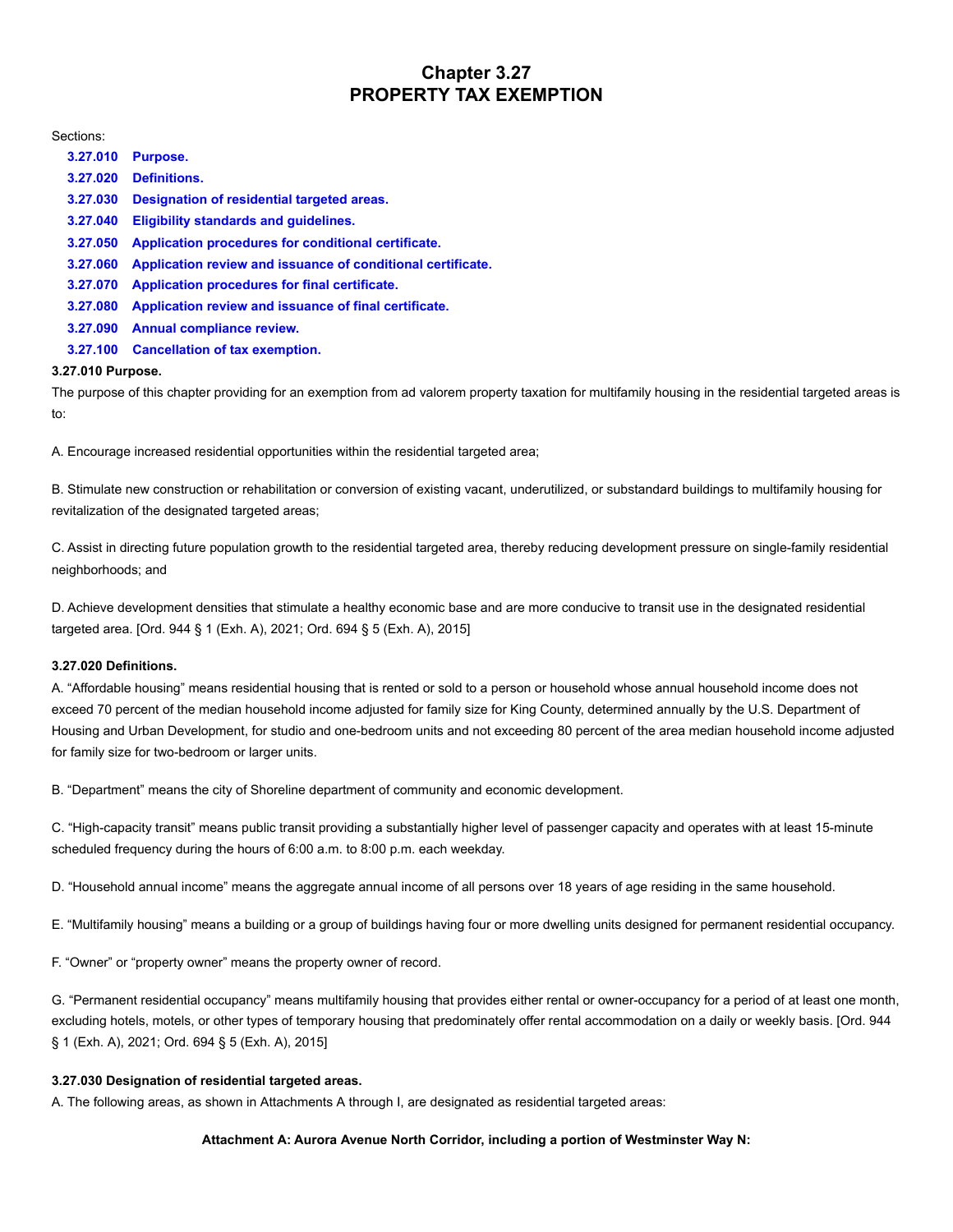

**Attachment B: Ballinger Way NE commercial area:**

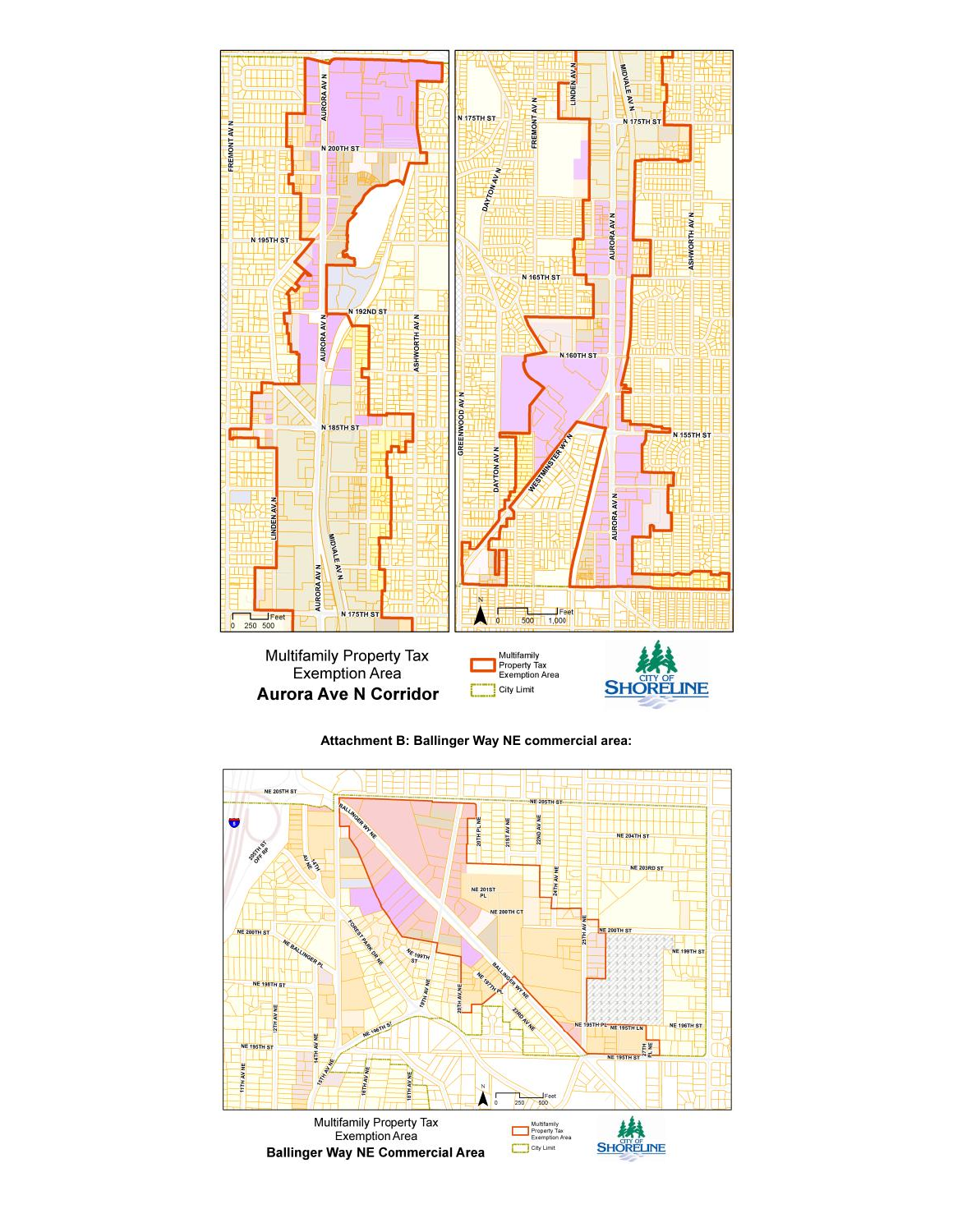**Attachment C: Hillwood commercial area:**



**Attachment D: Richmond Beach commercial area:**



**Attachment E: Southeast Neighborhood commercial area:**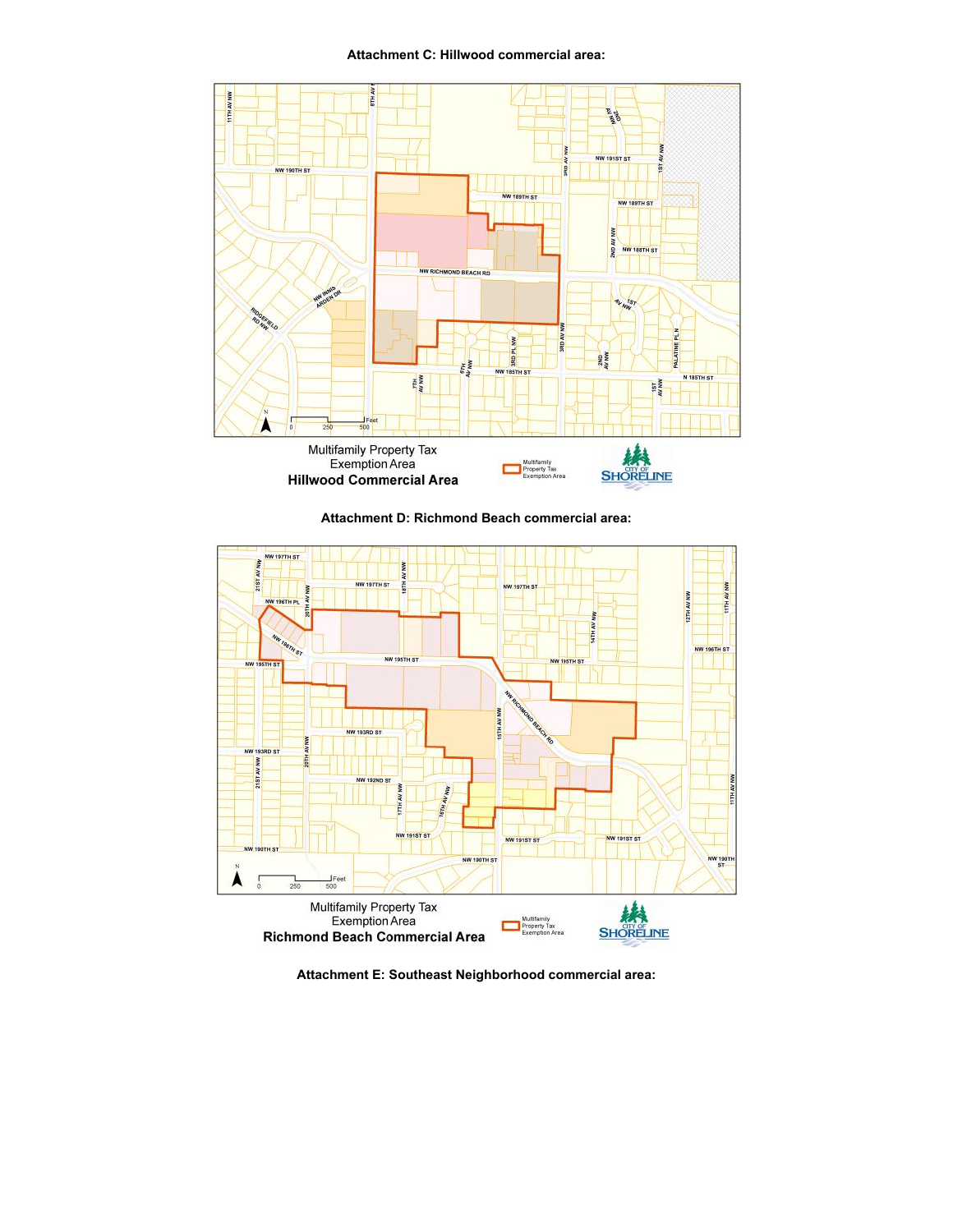





**Attachment G: Ridgecrest commercial area:**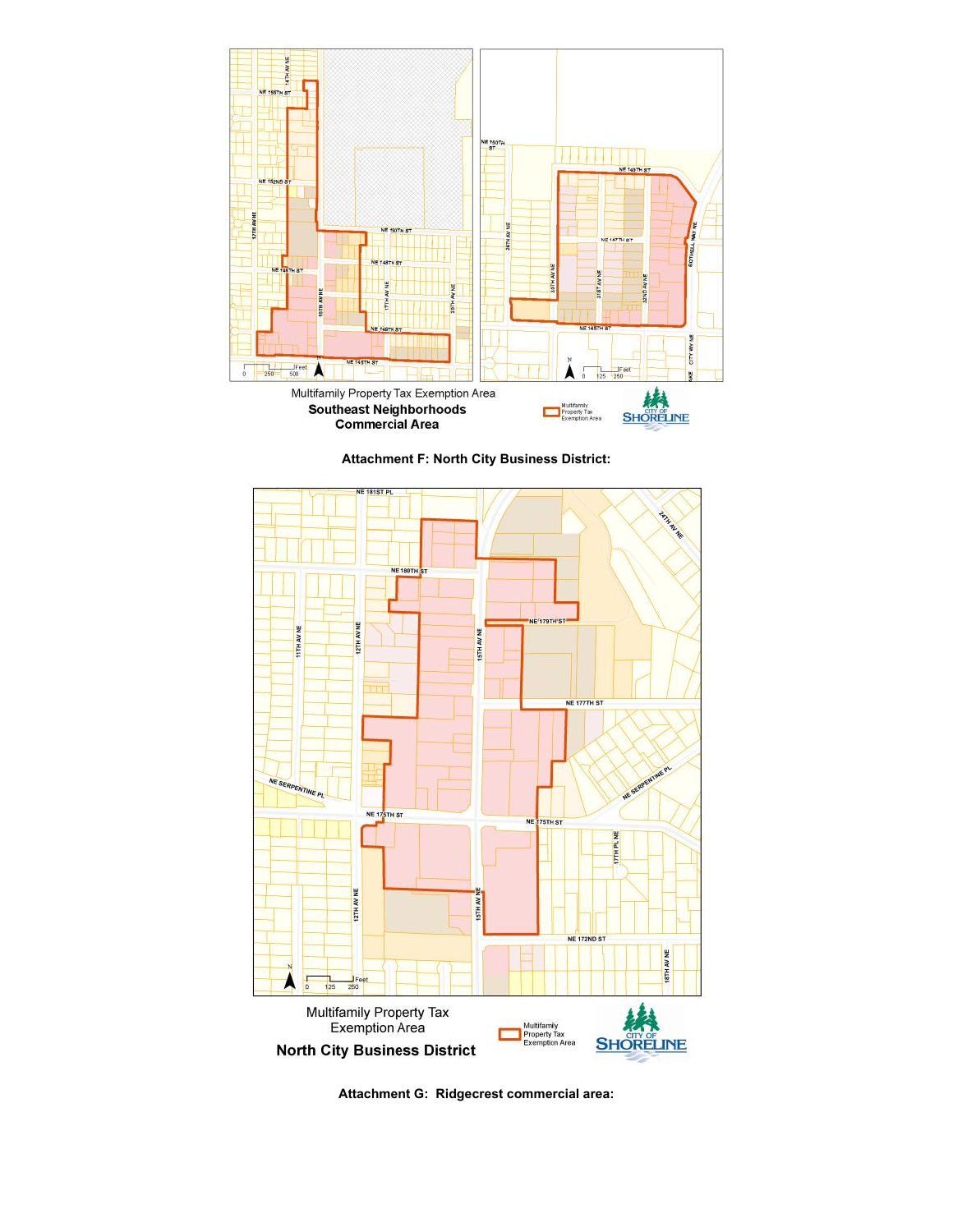

**Attachment H: 145th Street Station Subarea:**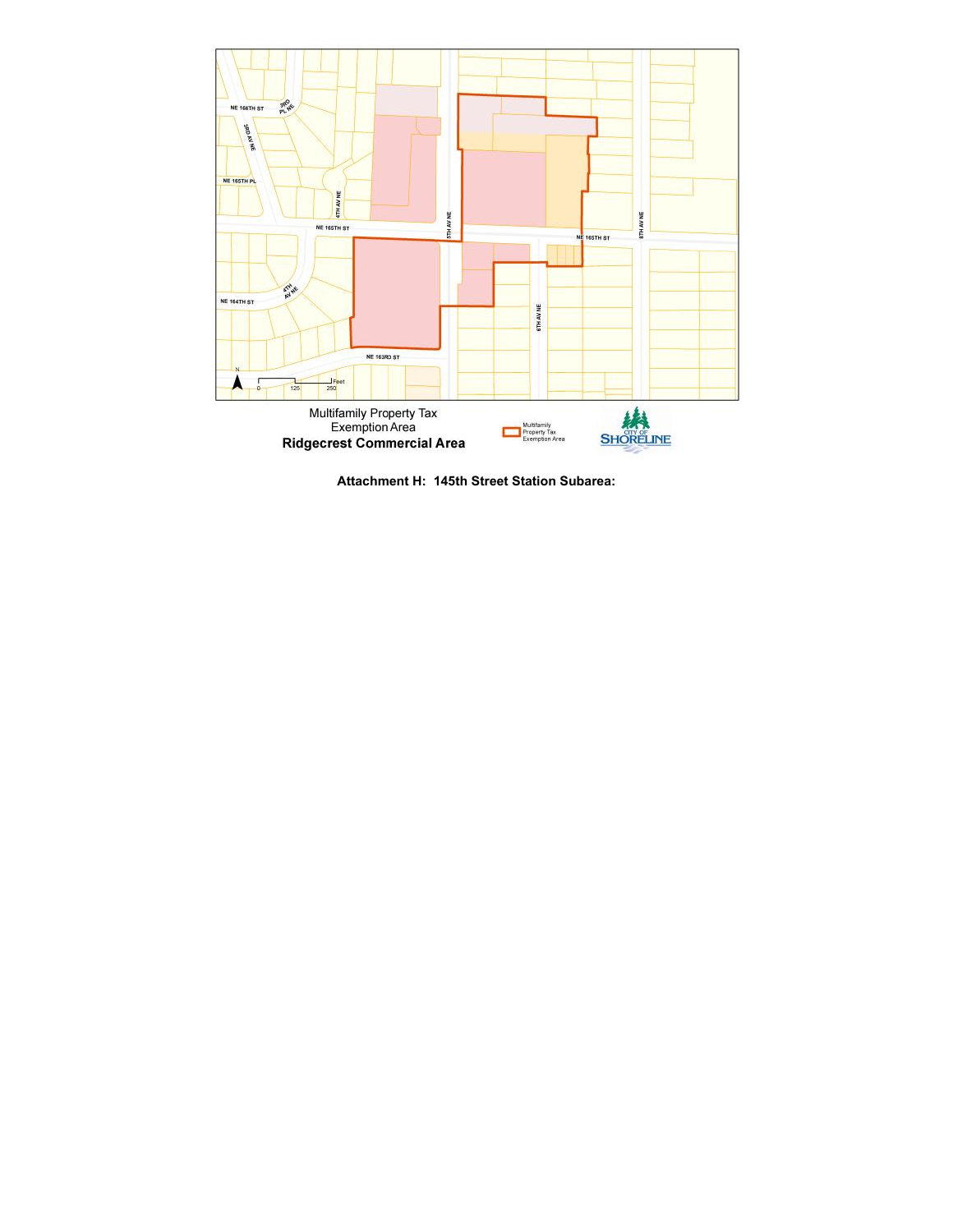145th St Station MultiFamily Property Tax Exemption



**Attachment I: 185th Street Station Subarea:**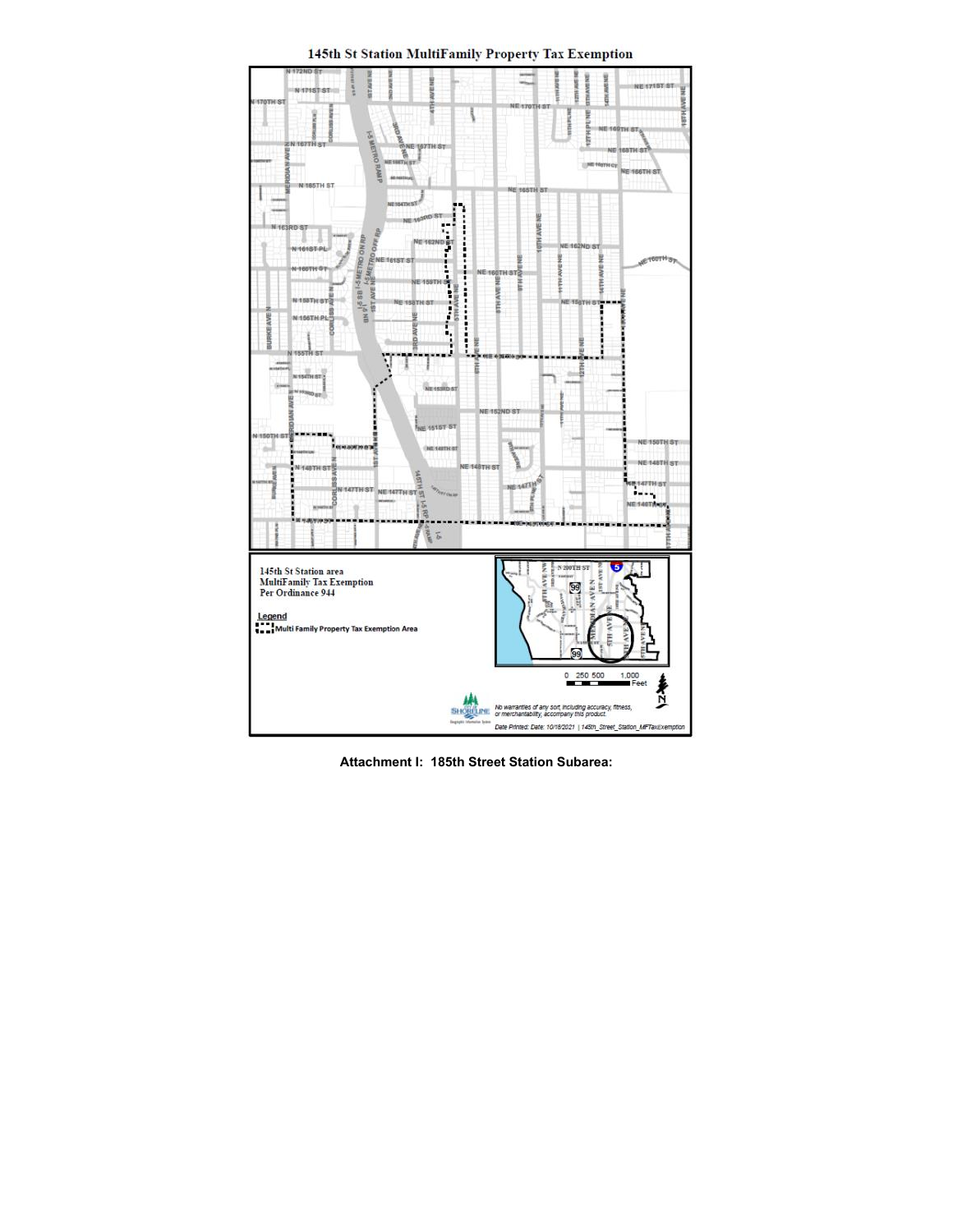

185th St Station Proposed MultiFamily Property Tax Exemption Change

B. If a part of any legal lot is within a residential targeted area, then the entire lot shall be deemed to lie within such residential targeted area.

C. Additional residential targeted areas may be designated if the city council determines that an area meets the criteria set forth in RCW [84.14.040](https://www.codepublishing.com/cgi-bin/rcw.pl?cite=84.14.040)(1), as amended. [Ord. 944 § 1 (Exh. A), 2021; Ord. 776 § 1 (Exhs. A, B), 2017; Ord. 694 § 5 (Exh. A), 2015]

## <span id="page-6-0"></span>**3.27.040 Eligibility standards and guidelines.**

A. Eligibility Requirements. To be eligible for exemption from property tax under this chapter, the property must satisfy all of the following requirements:

1. The project must be located within one of the residential targeted areas designated in SMC [3.27.030](#page-0-2);

2. The project must be multifamily housing consisting of at least four dwelling units within a residential structure or as part of a mixed used development, in which at least 50 percent of the space must provide for permanent residential occupancy;

3. The project must be designed to comply with the city's comprehensive plan, applicable development regulations, and applicable building and housing code requirements;

4. At least 20 percent of the housing units must be affordable housing as defined in SMC [3.27.020](#page-0-1), except for housing units within the 145th Street Station subarea and the 185th Street Station subarea which must meet the median income requirements of the 20 percent affordability option as set forth in SMC [20.40.235;](https://www.codepublishing.com/WA/Shoreline/html/Shoreline20/Shoreline2040.html#20.40.235)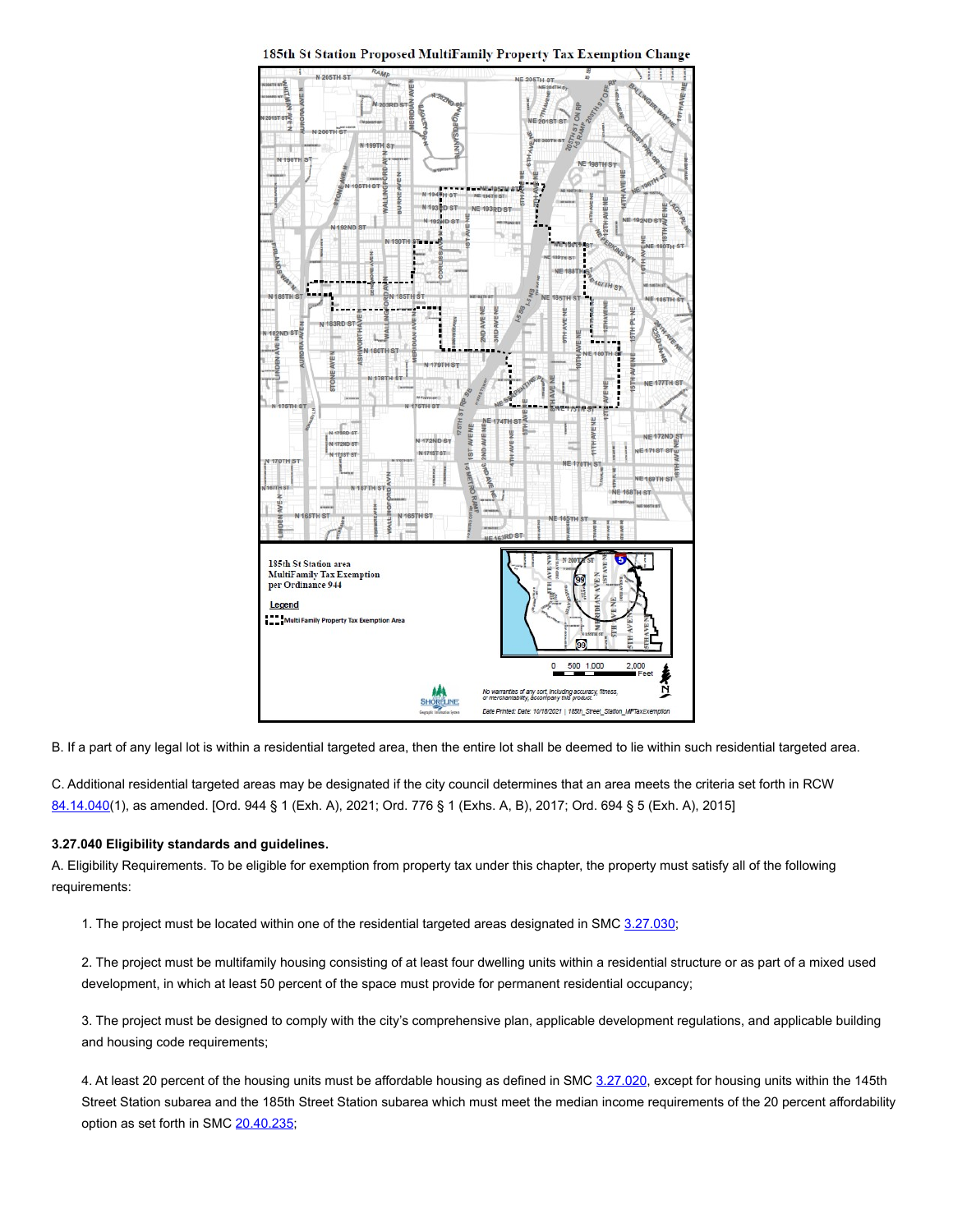5. For the rehabilitation of existing occupied multifamily projects, at least four additional residential units must be added except when the project has been vacant for 12 consecutive months or more;

6. The project must be scheduled for completion within three years from the date of issuance of the conditional certificate;

7. Property proposed to be rehabilitated must fail to comply with one or more standards of the applicable state or local building or housing codes. If the property proposed to be rehabilitated is not vacant, an applicant must provide each existing tenant housing of comparable size, quality, and price and a reasonable opportunity to relocate;

8. The mix and configuration of housing units used to meet the requirement for affordable units under this chapter shall be substantially proportional to the mix and configuration of the total housing units in the project; and

9. The applicant must enter into a contract with the city, approved by the city council, under which the applicant has agreed to the implementation of the project on terms and conditions satisfactory to the city.

B. Duration of Tax Exemption. The following property tax exemptions are available for qualified properties in designated residential targeted areas:

1. Twelve-year tax exemption: If the property otherwise qualifies for the exemption under this chapter and meets the conditions in subsection A of this section, an exemption for 12 successive years beginning January 1st of the year immediately following the calendar year of issuance of the final certificate of tax exemption; or

2. Twenty-year tax exemption: If the property otherwise qualifies for the exemption under this chapter, meets the conditions in subsection A of this section, and the conditions set forth below, an exemption for 20 successive years beginning January 1st of the year immediately following the calendar year of issuance of the final certificate of tax exemption:

a. The property is located within one mile of high-capacity transit of at least 15-minute scheduled frequency measured in a straight line from the property line at which access from the property to a public street is provided to the nearest existing or planned high-capacity transit stop or station; and

b. The owner must record a covenant or deed restriction acceptable to the city ensuring continued rental of units for at least 99 years and sets forth criteria to maintain public benefit if the property is converted to a use other than permanent affordable low-income housing.

C. Extension of Tax Exemption. The owner of property that received a tax exemption pursuant to subsection (B)(1) of this section, may apply for an extension for an additional 12 successive years. No extension will be granted for property that received a 20-year tax exemption pursuant to subsection (B)(2) of this section.

1. Only one extension may be granted.

2. Failure to timely apply for an extension shall be deemed a waiver of the extension.

3. For the property to qualify for an extension:

a. The property must have qualified for, satisfied the conditions of, and utilized the 12-year exemption sought to be extended;

b. The owner must timely apply for the extension on forms provided by the city within 18 months of expiration of the original exemption;

c. The property must meet the requirements of this chapter for the property to qualify for an exemption under subsection A of this section as applicable at the time of the extension application; and

d. The property must continue to rent or sell at least 20 percent of the multifamily housing units as affordable housing units for lowincome households for the extension period.

4. If an extension is granted by the city, at the end of both the tenth and eleventh years of a 12-year extension, the applicant or the property owner at that time, must provide tenants of affordable units with notification of the applicant's or property owner's intent to provide the tenant with relocation assistance in an amount equal to one month as provided in RCW [84.14.020](https://www.codepublishing.com/cgi-bin/rcw.pl?cite=84.14.020), as amended.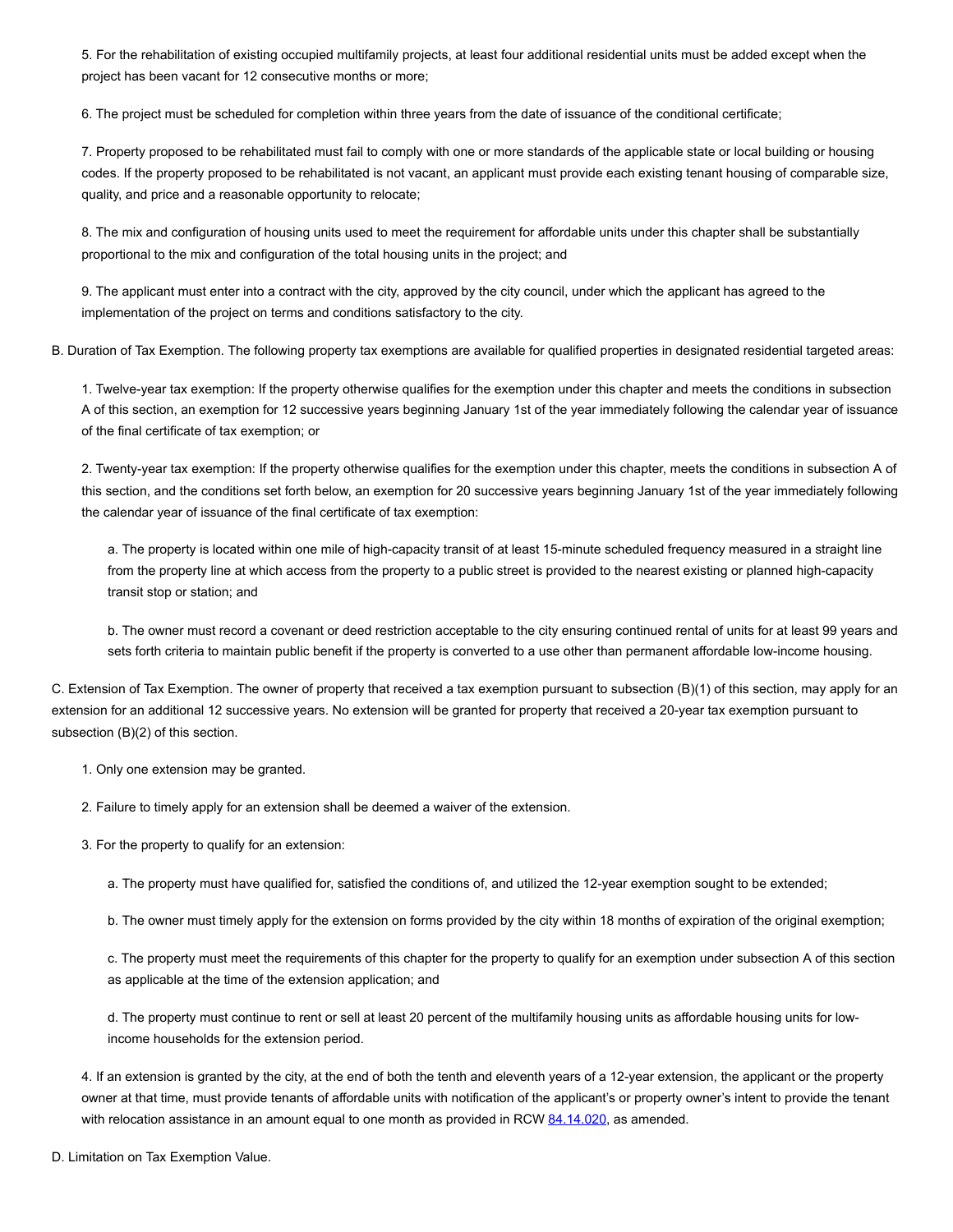1. The exemption provided for in this chapter does not include the value of land or nonhousing-related improvements not qualifying under this chapter.

2. In the case of rehabilitation of existing buildings, the exemption does not include the value of improvements constructed prior to the submission of the application for conditional certificate required by this chapter.

3. The exemption does not apply to increases in the assessed value made by the county assessor on nonqualifying portions of the building and value of land.

E. Residential Targeted Areas – Specific Requirements.

1. Units within the 145th and 185th Street Station subareas must meet the median income requirements of the 20 percent affordability option as set forth in SMC [20.40.235](https://www.codepublishing.com/WA/Shoreline/html/Shoreline20/Shoreline2040.html#20.40.235). [Ord. 944 § 1 (Exh. A), 2021; Ord. 879 § 1, 2020; Ord. 776 § 1, 2017; Ord. 694 § 5 (Exh. A), 2015]

## <span id="page-8-0"></span>**3.27.050 Application procedures for conditional certificate.**

A. A property owner who wishes to propose a project for a tax exemption shall file an application with the department of planning and community development upon a form provided by that department.

B. The application for exemption must be filed prior to issuance of the project's first certificate of occupancy, temporary or final.

C. The application shall include:

1. Information setting forth the grounds for the exemption;

2. A description of the project and a site plan, including the floor plan of units;

3. A statement that the applicant is aware of the potential tax liability when the project ceases to be eligible under this chapter;

4. Information describing how the applicant shall comply with the affordability requirements of this chapter;

5. In the case of rehabilitation or where demolition or new construction is required, verification from the department of the property's noncompliance with applicable building and housing codes; and

6. Verification by oath or affirmation of the information submitted by the applicant.

D. Fees. At the time of application under this section, the applicant shall pay a minimum fee deposit of three times the current hourly rate for processing land use permits as provided in Chapter [3.01](https://www.codepublishing.com/WA/Shoreline/html/Shoreline03/Shoreline0301.html#3.01) SMC, Fee Schedules. Total city fees will be calculated using the adopted hourly rates for land use permits in effect during processing of the tax exemption and any excess will be refunded to the applicant upon approval or denial of the application. [Ord. 771 § 1, 2017; Ord. 694 § 5 (Exh. A), 2015]

#### <span id="page-8-1"></span>**3.27.060 Application review and issuance of conditional certificate.**

A. Conditional Certificate.

1. The city manager may approve or deny an application for tax exemption.

2. The city manager may only approve the application if the requirements of RCW [84.14.060](https://www.codepublishing.com/cgi-bin/rcw.pl?cite=84.14.060) and this chapter have been met.

3. A decision to approve or deny certification of an application shall be made within 90 days of receipt of a complete application for tax exemption.

a. If approved, the applicant must enter into a contract with the city setting forth the terms and conditions of the project and eligibility for exemption under this chapter.

b. This contract is subject to approval by the city council.

c. The applicant shall record, at the applicant's expense, the contract with the county assessor within 10 days of contract execution and provide the city with the recording number.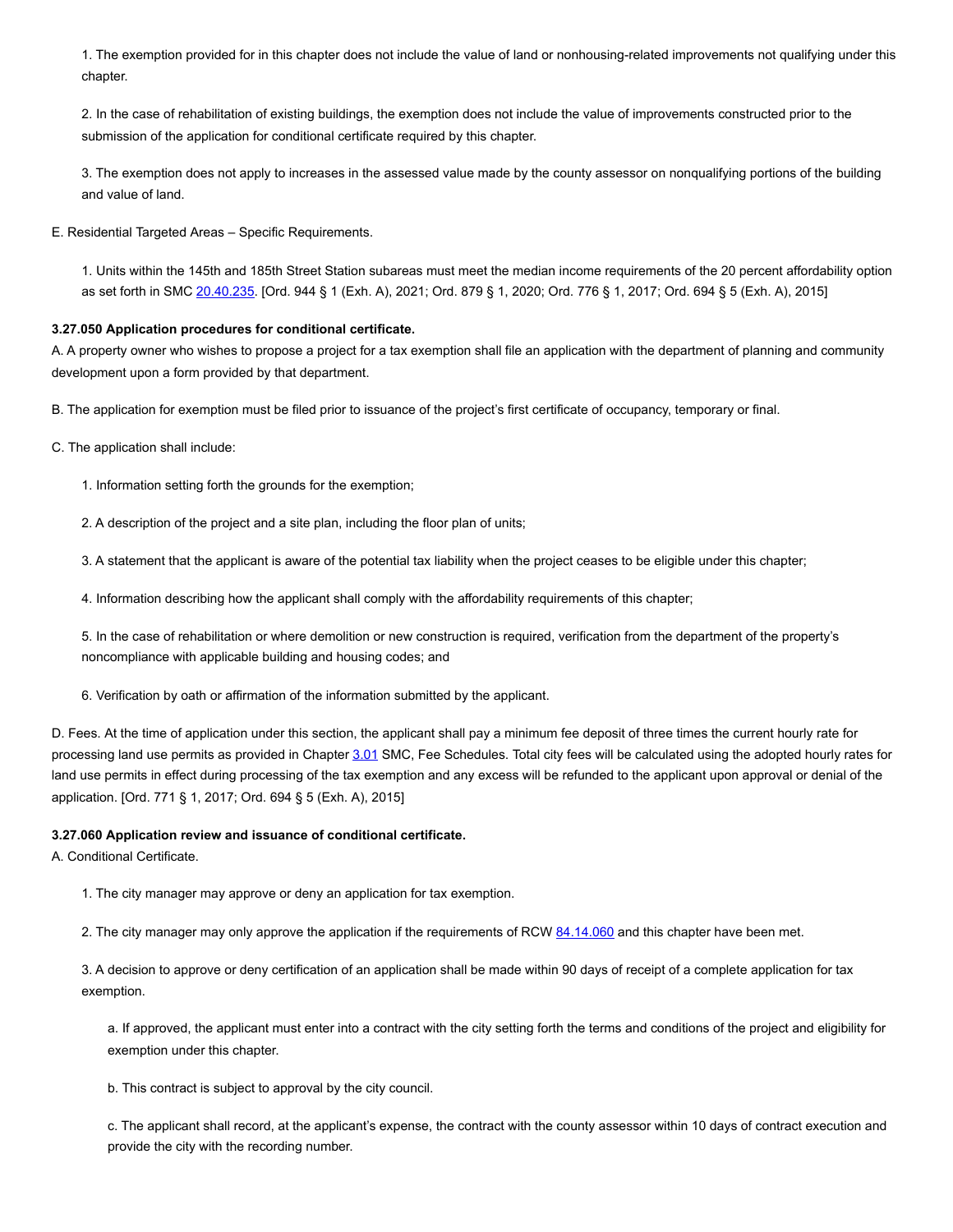4. Once the city council has approved the contract and it is fully executed and recorded, the city manager will issue the property owner a conditional certificate of acceptance of tax exemption.

a. The certificate must contain a statement by the city manager that the property has complied with the required findings indicated in RCW [84.14.060](https://www.codepublishing.com/cgi-bin/rcw.pl?cite=84.14.060).

b. The conditional certificate expires three years from the date of issuance unless an extension is granted as provided for in this section.

5. If denied, the city manager must state in writing the reasons for denial and send notice to the applicant at the applicant's last known address within 10 days of the denial by U.S. mail, return receipt requested.

6. The applicant may appeal the denial to the city council within 30 days of the date of issuance of the denial by filing an appeal statement with the city clerk and paying any applicable fee. The appeal before the city council will be based upon the record made before the city manager with the burden of proof on the applicant to show there was no substantial evidence to support the city manager's decision. The city council's decision on appeal shall be final.

B. Extension of Conditional Certificate. The conditional certificate may be extended by the city manager for a period not to exceed 24 consecutive months. The applicant must submit a written request stating the grounds for the extension, accompanied by a nonrefundable processing fee equal to two times the current hourly rate for processing land use permits as provided in Chapter [3.01](https://www.codepublishing.com/WA/Shoreline/html/Shoreline03/Shoreline0301.html#3.01) SMC, Fee Schedules. An extension may be granted if the city manager determines that:

1. The anticipated failure to complete construction or rehabilitation within the required time period is due to circumstances beyond the control of the applicant;

2. The applicant has been acting and could reasonably be expected to continue to act in good faith and with due diligence; and

3. All conditions of the original contract between the applicant and the city will be satisfied upon completion of the project.

The applicant may appeal a denial of the extension to the city council within 30 days of the issuance date of the denial by filing an appeal statement with the city clerk and paying any applicable fee. The city council's decision on appeal shall be final. [Ord. 694 § 5 (Exh. A), 2015]

#### <span id="page-9-0"></span>**3.27.070 Application procedures for final certificate.**

A. Application. Upon completion of the improvements provided in the contract between the applicant and the city, the applicant may request a final certificate of tax exemption. The applicant must file with the city manager such information as the city manager may deem necessary or useful to evaluate eligibility for the final certificate and shall include:

1. A statement of expenditures made with respect to each multifamily housing unit and the total expenditures made with respect to the entire property;

2. A description of the completed work and a statement that the improvements qualify for the exemption;

3. A statement that the work was completed within the required three-year period or any authorized extension; and

4. A statement that the project meets affordable housing requirements of this chapter.

B. Fees. At the time of application under this section, the applicant must submit a check made payable to the county assessor in an amount equal to the assessor's fee for administering the tax exemption program in effect at the time of final application. [Ord. 694 § 5 (Exh. A), 2015]

#### <span id="page-9-1"></span>**3.27.080 Application review and issuance of final certificate.**

A. Within 30 days of receipt of all materials required for an application for final certificate, the city manager shall determine whether a final certificate should be issued. The city manager's determination shall be based on whether the improvements and the affordability of units satisfy the requirements of this chapter, the requirements and findings of RCW [84.14.060,](https://www.codepublishing.com/cgi-bin/rcw.pl?cite=84.14.060) and are consistent with the approved contract.

B. Approval. If the city manager determines that the project qualifies for the exemption, the city manager shall issue to the property owner a final certificate of tax exemption and file the final certificate with the county assessor within 10 days of the expiration of the 30-day period provided in this section.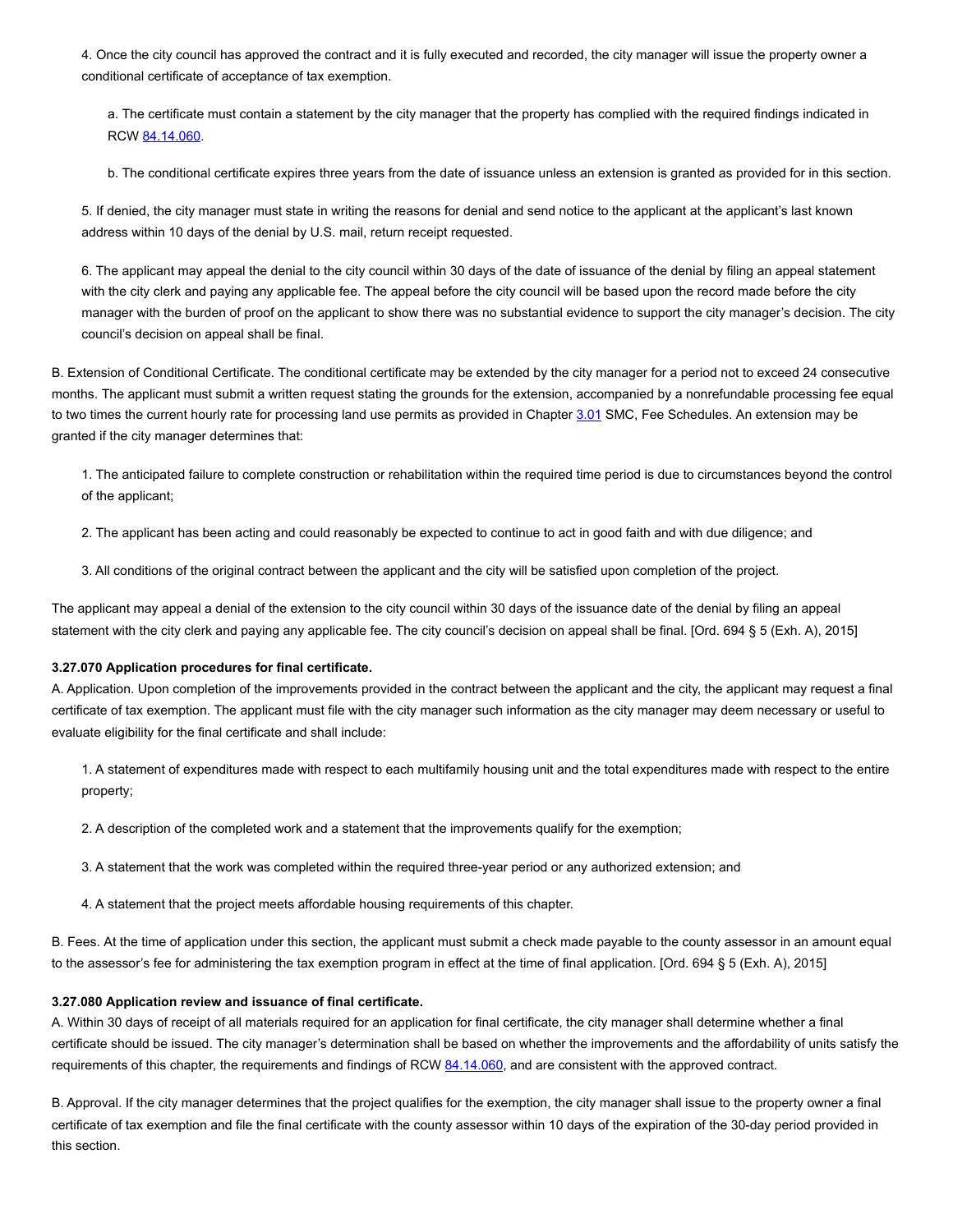C. Denial. The city manager shall notify the applicant in writing within 10 days of the expiration of the 30-day period provided in this section that the final certificate will not be issued if it is determined that:

1. The improvements were not completed within three years of issuance of the conditional certificate, or any authorized extension of the time limit;

2. The improvements were not completed in accordance with the contract between the applicant and the city;

3. The owner's property is otherwise not qualified under this chapter;

4. If applicable, the affordable housing requirements of this chapter have not been met; or

5. The owner and the city manager cannot come to an agreement on the allocation of the value of improvements allocated to the exempt portion of the rehabilitation improvements, new construction and multi-use new construction.

D. Appeal. The applicant may appeal the denial to the city council within 30 days of the date of issuance of the denial by filing an appeal statement with the city clerk and paying any applicable fee. The appeal before the city council will be based upon the record made before the city manager with the burden of proof on the applicant to show there was no substantial evidence to support the city manager's decision. The city council's decision on appeal shall be final. [Ord. 694 § 5 (Exh. A), 2015]

#### <span id="page-10-0"></span>**3.27.090 Annual compliance review.**

A. Annual Report – Property Owner. Thirty days after the anniversary of the date of the final certificate of tax exemption and each year for the tax exemption period, the property owner shall file an annual report with the city manager indicating the following:

1. A statement of occupancy and vacancy of the rehabilitated or newly constructed property during the 12 months ending with the anniversary date;

2. A certification by the owner that the property has not changed use and, if applicable, that the property has been in compliance with affordable housing requirements for the property, since the date of the final certificate approved by the city;

3. A description of any subsequent changes or improvements constructed after issuance of the final certificate of tax exemption.

B. Additional Reporting Requirement – Property Owner. By December 15th of each year, beginning with the first year in which the final certificate of tax exemption is issued and each year thereafter for the tax exemption period, the property owner shall provide city staff with a written report that contains information sufficient to complete the city's report to the Department of Commerce described in subsection D of this section.

C. Audits. City staff may conduct audits or on-site verification of any statements of information provided by the property owner. Failure to submit the annual report and/or the additional written report may result in cancellation of the tax exemption.

D. Annual Report – City. By December 31st of each year, the city shall file a report to the Department of Commerce which must include the following:

- 1. The number of tax exemption certificates granted;
- 2. The total number and type of units produced or to be produced;
- 3. The number and type of units produced or to be produced meeting affordable housing requirements;
- 4. The actual development cost of each unit produced, specifically:
	- a. Development cost average per unit including all costs;
	- b. Development cost average per unit, excluding land and parking;
	- c. Development cost average per structured parking stall;
	- d. Land cost;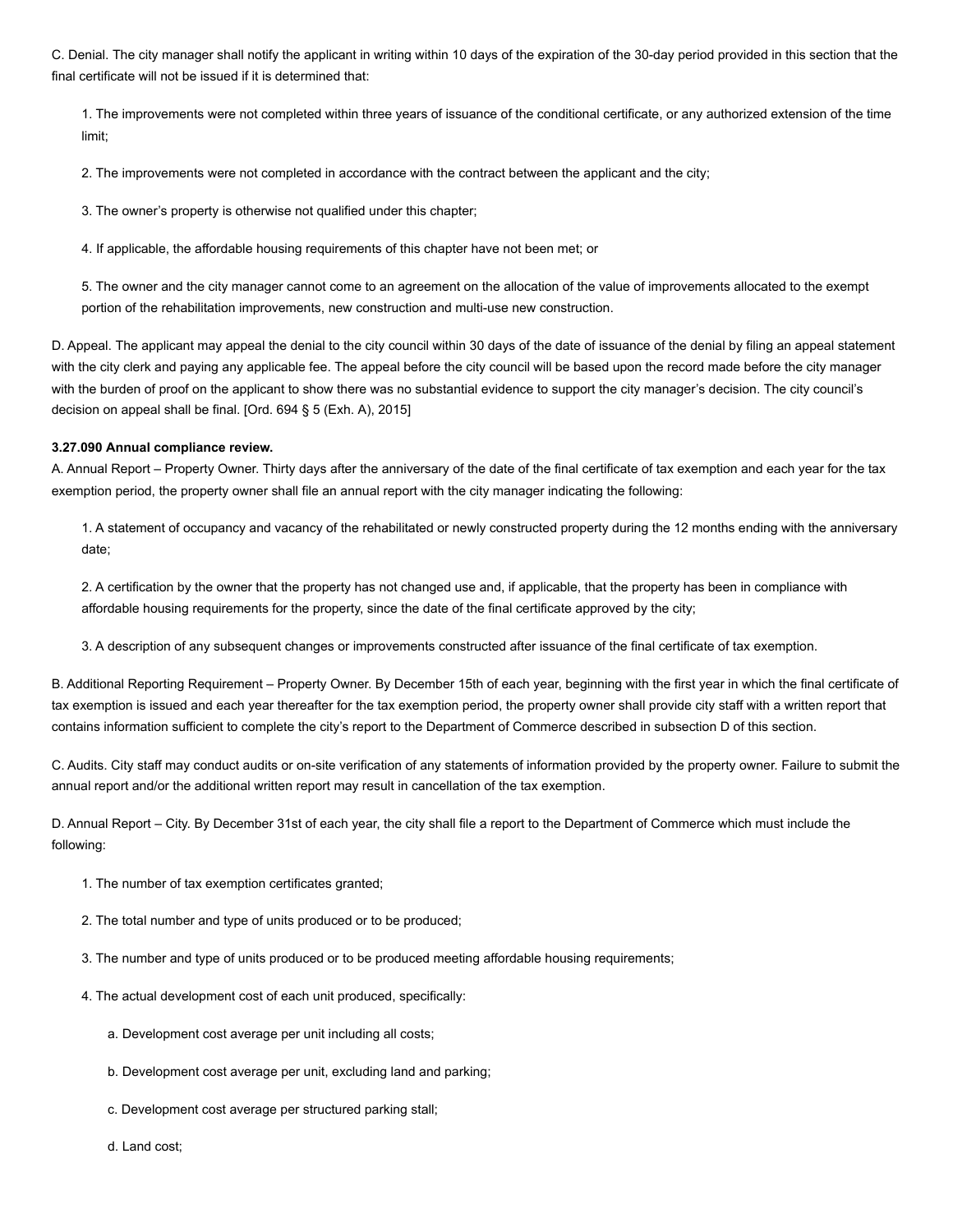e. Other costs;

f. Net rentable square footage;

g. Gross square footage, including common spaces, surface parking and garage;

5. The total monthly rent or total sale amount of each unit produced;

6. The income of each renter household at the time of initial occupancy and the income of each initial purchaser of owner-occupied units at the time of purchase for each of the units receiving a tax exemption and a summary of these figures for the city; and

7. The value of the tax exemption for each project receiving a tax exemption and the total value of tax exemptions granted. [Ord. 694 § 5 (Exh. A), 2015]

## <span id="page-11-0"></span>**3.27.100 Cancellation of tax exemption.**

A. Cancellation – Upon City Determination.

1. If at any time during the exemption period, the city manager determines the property owner has not complied with or the project no longer complies with the terms and requirements of this chapter or the contract required by SMC [3.27.040\(](#page-6-0)A)(9), or for any reason no longer qualifies for the tax exemption, the tax exemption shall be canceled and additional taxes, interest and penalties may be imposed pursuant to RCW [84.14.110](https://www.codepublishing.com/cgi-bin/rcw.pl?cite=84.14.110), as amended.

2. Cancellation may occur in conjunction with the annual review or at any other time when noncompliance has been determined.

3. Upon a determination that a tax exemption is to be cancelled for a reason stated in this section, the city manager shall notify in writing the property owner as shown by the tax rolls by U.S. mail, return receipt requested, of the determination to cancel exemption.

4. If the cancellation determination has not been appealed as provided in this section, the city manager shall send written notification to the county tax assessor of the cancellation within 30 days so that additional taxes, interest, and penalties may be imposed pursuant to RCW [84.14.110](https://www.codepublishing.com/cgi-bin/rcw.pl?cite=84.14.110).

B. Cancellation – Conversion of Use by Property Owner.

1. If the property owner intends to convert the multifamily housing to another use or to discontinue compliance with the affordable housing requirements described in this chapter, the owner must notify, in writing, the city manager and the county assessor within 60 days of the change in use or intended discontinuance. Upon such change in use or intended discontinuance, the tax exemption shall be cancelled and additional taxes, interest, and penalties imposed pursuant to RCW [84.14.110.](https://www.codepublishing.com/cgi-bin/rcw.pl?cite=84.14.110)

#### C. Appeal.

1. The property owner may appeal the cancellation determination to the city council by filing an appeal with the city clerk within 30 days of the issuance date of the notice of cancellation and paying any applicable fee.

2. The appeal must specify the factual and legal basis on which the cancellation determination is alleged to be erroneous.

3. At the hearing, all affected parties must be heard and all competent evidence received.

4. The city council must affirm, modify, or repeal the cancellation determination based on the evidence presented. If the city council affirms the cancellation determination, the city manager shall send written notification to the county tax assessor of the cancellation within 30 days of the city council's decision so that additional taxes, interest, and penalties may be imposed pursuant to RCW [84.14.110](https://www.codepublishing.com/cgi-bin/rcw.pl?cite=84.14.110).

5. An aggrieved party may appeal the city council's decision to the superior court under RCW [34.05.510](https://www.codepublishing.com/cgi-bin/rcw.pl?cite=34.05.510) through [34.05.598.](https://www.codepublishing.com/cgi-bin/rcw.pl?cite=34.05.598) [Ord. 776\* § 1, 2017; Ord. 694 § 5 (Exh. A), 2015]

\*Code reviser's note: Pursuant to Section 4 of Ord. 776, the ordinance shall automatically expire and be of no further effect at 11:59 p.m. December 31, 2021, unless otherwise extended by the city council.